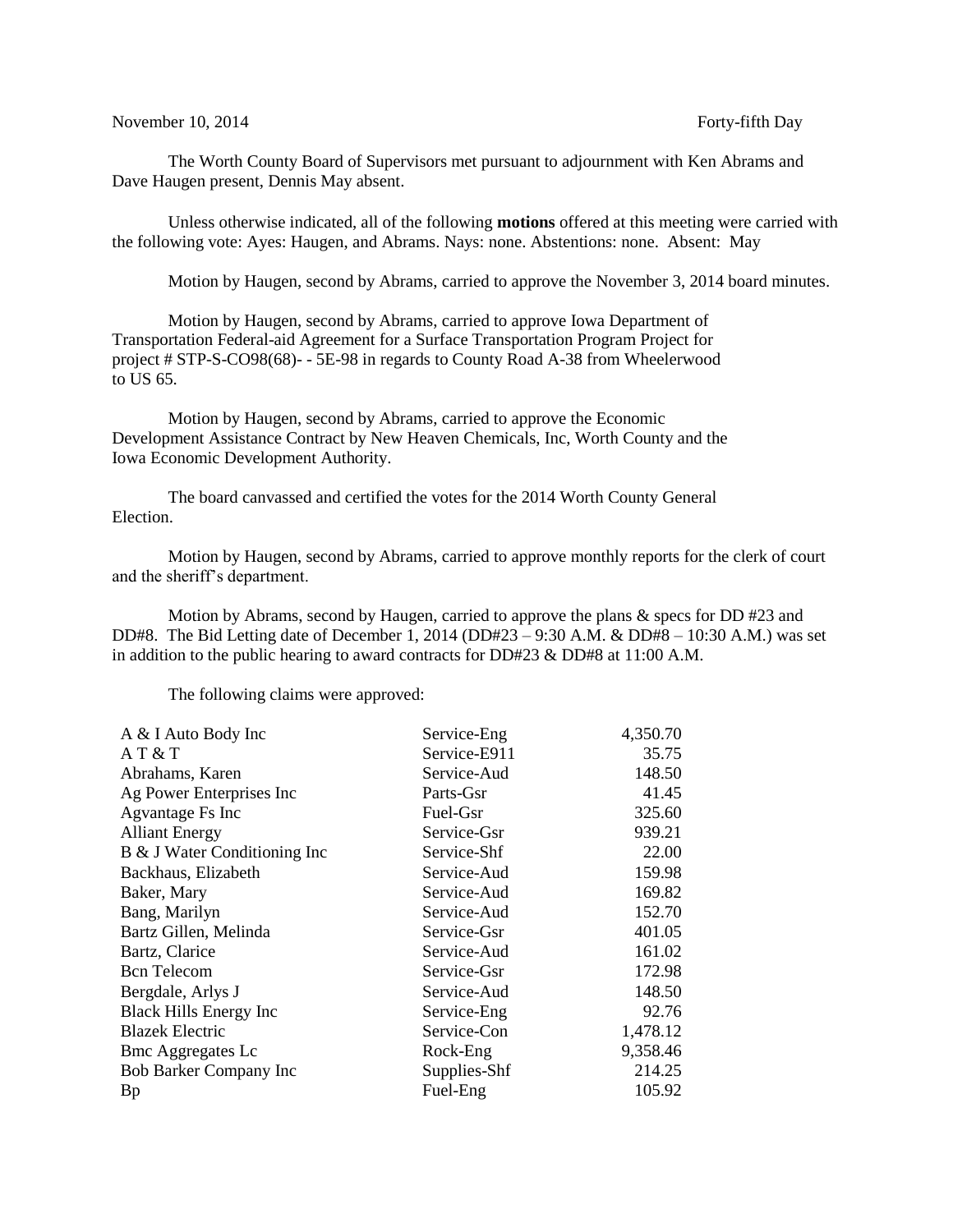| <b>Brookview Animal Health Inc</b> | Service-Shf      | 205.13    |
|------------------------------------|------------------|-----------|
| <b>Buscher Bros Corp</b>           | Service-Shf      | 511.79    |
| <b>Businessware Solutions Inc</b>  | Service-Dap      | 24.80     |
| C J Cooper & Associates Inc        | Service-Shf      | 233.00    |
| <b>Card Center</b>                 | Supplies-Dap     | 1,438.23  |
| Carpenter Uniform Co               | Supplies-Shf     | 176.56    |
| <b>Carquest Auto Parts Inc</b>     | Supplies-Con     | 2,198.12  |
| <b>Cdw Government Inc</b>          | Equip-Dap        | 6,569.46  |
| Centurylink                        | Service-Gsr      | 46.18     |
| <b>Certified Laboratories</b>      | Supplies-Eng     | 142.00    |
| City Of Joice                      | Service-Eng      | 36.05     |
| City Of Manly                      | Service-Eng      | 39.95     |
| City Of Northwood                  | Service-Con      | 361.77    |
| Cooper, Dianne                     | Service-Aud      | 88.81     |
| <b>Cummins Central Power Llc</b>   | Parts Credit-Eng | 2,312.16  |
| D & D Sales Inc                    | Service-Shf      | 26.00     |
| Dave Syverson Inc                  | Parts-Eng        | 82.32     |
| Digital Ally Inc                   | Service-Dap      | 119.00    |
| <b>Electronic Engineering</b>      | Service-Shf      | 579.90    |
| <b>Embassay Suites Hotels</b>      | Edu-Vaf          | 333.76    |
| Falkstone Llc                      | Rock-Eng         | 447.14    |
| <b>Fallgatter's Market</b>         | Supplies-Con     | 187.74    |
| <b>Fastenal Company</b>            | Supplies-Eng     | 34.30     |
| Five Star Cooperative              | Parts-Eng        | 104.71    |
| Foss, Genie                        | Service-Aud      | 132.00    |
| Gallion, Arlene                    | Service-Aud      | 144.38    |
| Gallion, Edward                    | Service-Aud      | 169.34    |
| Glaxosmithkline                    | Supplies-Phd     | 2,178.60  |
| Hartman, Renee                     | Service-Aud      | 148.50    |
| <b>Heartland Asphalt Inc</b>       | Rock-Eng         | 4,251.65  |
| Henry M. Adkins & Son Inc.         | Supplies-Aud     | 60.90     |
| Holden, Sandra                     | Service-Aud      | 156.86    |
| Holt, Marilyn                      | Service-Aud      | 163.10    |
| Huber Supply Co Inc                | Service-Eng      | 105.00    |
| Ia Dept Of Transportation          | Equip-Eng        | 29,678.75 |
| Ia Northern Railway Co             | Project-Ndp      | 19,639.20 |
| Ia Secretary Of State              | Service-Trs      | 120.00    |
| Ia State Sheriffs & Deputies       | Edu-Shf          | 150.00    |
| Imwca                              | Wk Comp-Ins      | 8,931.00  |
| <b>Interstate Motor Trucks Inc</b> | Parts-Eng        | 105.75    |
| Jaspers, Katherine                 | Service-Aud      | 66.52     |
| Joe's Collision & Performance      | Service-Shf      | 85.54     |
| Johnson, Janelle                   | Service-Aud      | 101.15    |
| L R Falk Const Co                  | Rock-Eng         | 233.38    |
| Lake Mills Graphic Inc             | Service-Shf      | 70.00     |
| Larsen Plumbing & Heating Inc      | Service-Shf      | 375.80    |
| Legislative Services Agency        | Supplies-Trs     | 150.00    |
| Lehmkuhl Forestry                  | Service-Con      | 82.50     |
| Low, Lois                          | Service-Aud      | 170.90    |
| Manly Junction Signal              | Service-Sup      | 602.29    |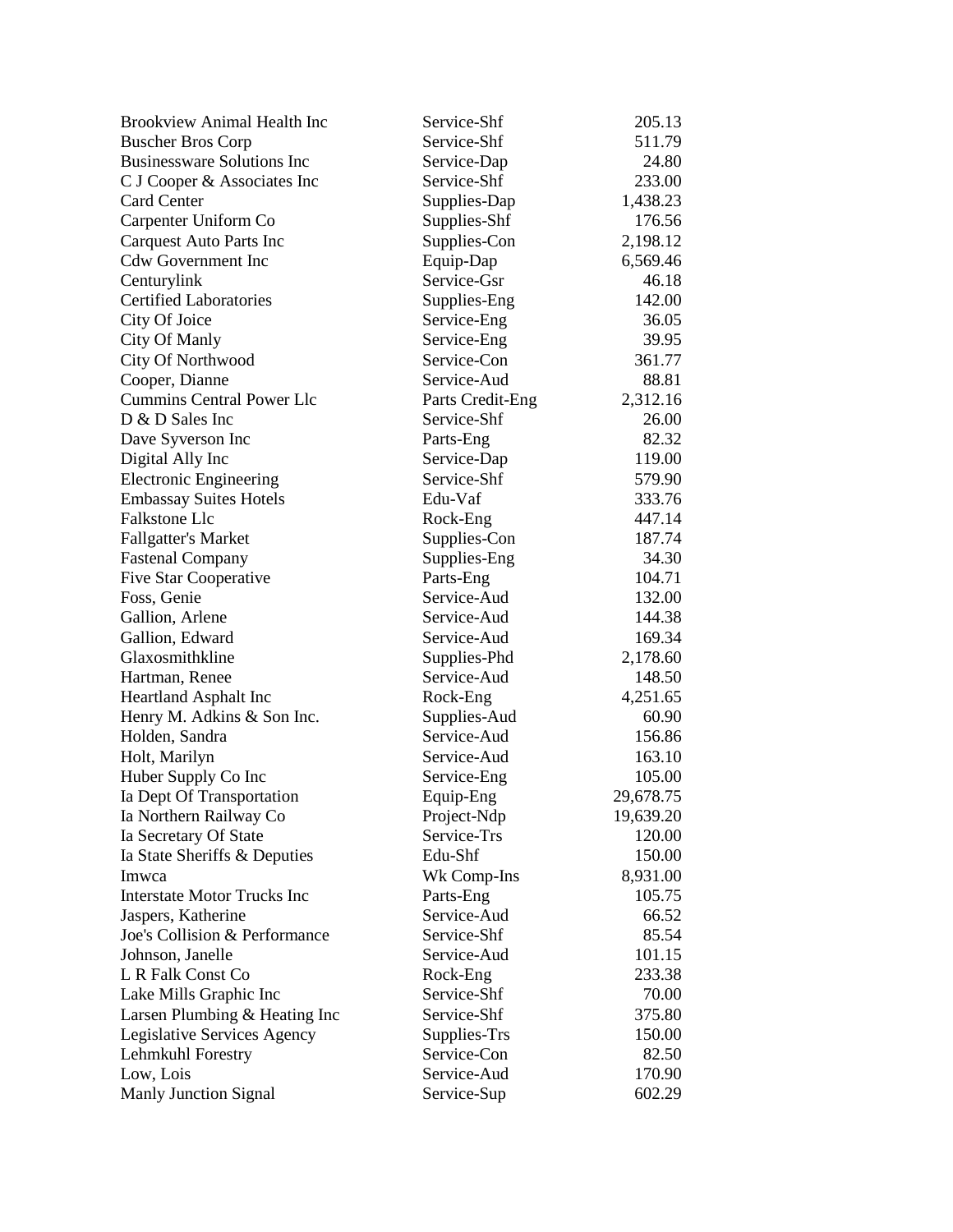| Marco Inc                      | Service-Asr         | 297.50   |
|--------------------------------|---------------------|----------|
| Martin Bros Dist Co Inc        | Supplies-Gsr        | 350.65   |
| Martin Marietta Materials Inc  | Rock-Eng            | 1,391.04 |
| <b>Mason City Tire Service</b> | Supplies-Eng        | 63.60    |
| Matt Parrott/Storey Kenworthy  | Supplies-Aud        | 58.67    |
| Mc Clure Engineering Co        | Service-Ndp         | 1,955.50 |
| Mediacom                       | Service-Gsr         | 1,790.22 |
| Meierotto, Mandy               | Service-Aud         | 167.47   |
| Michaelis, Carrol              | Service-Aud         | 165.18   |
| Mike's C & O Tire              | Service-Shf         | 528.20   |
| Miller, Penny                  | Service-Aud         | 144.90   |
| Moretz, Joleene                | Service-Aud         | 127.88   |
| Nedved, Carolyn                | Service-Aud         | 144.38   |
| Niacog                         | Service-Tra         | 1,086.08 |
| Northern Ia Construction       | Supplies-Eng        | 2,555.59 |
| Northwood Anchor Inc           | Service-Eng         | 795.16   |
| Northwood Fire Department      | Rent-Aud            | 50.00    |
| Northwood Sanitation Llc       | Service-Gsr         | 181.50   |
| Northwood True Value           | Supplies Credit-Gsr | 96.91    |
| Nuss Truck & Equipment         | Parts-Eng           | 675.47   |
| Odden, Marjorie                | Service-Aud         | 53.63    |
| <b>Office Elements</b>         | Supplies-Eng        | 90.00    |
| Ohden, Jane                    | Service-Aud         | 162.06   |
| <b>Olson Trading Post Inc</b>  | Service-Eng         | 90.00    |
| Olson, Korrine                 | Service-Aud         | 148.50   |
| Pate, Kari                     | Service-Aud         | 156.86   |
| Plunkett's Pest Control Inc    | Service-Shf         | 50.00    |
| Popp, Dennis                   | Service-Eng         | 224.10   |
| <b>Premier Cleaners</b>        | Service-Shf         | 60.07    |
| Printing Services Inc          | Supplies-Rec        | 204.32   |
| Pritchard's Of Northwood Inc   | Parts-Eng           | 297.09   |
| <b>Ram Systems</b>             | Service-Phd         | 685.00   |
| Redinger, Shanan               | Service-Aud         | 165.18   |
| Ryan, Connie                   | Service-Aud         | 156.86   |
| Singelstad's Hardware          | Supplies-Eng        | 26.87    |
| Stevens, Terri                 | Service-Aud         | 144.90   |
| Tenold, Judy                   | Service-Aud         | 166.22   |
| Tenold, Marge                  | Service-Aud         | 148.50   |
| Tilson, Phyllis M              | Service-Aud         | 148.50   |
| Trainer, Sandra                | Service-Aud         | 165.14   |
| Tsp Court Reporting Inc        | Service-Aty         | 282.30   |
| Ulve, Reta                     | Service-Aud         | 154.74   |
| Us Cellular                    | Service-Eng         | 147.48   |
| Ver Helst Snyder Drug          | Supplies-Asr        | 10.66    |
| <b>Verizon Wireless</b>        | Service-Ema         | 1,426.72 |
| Waddington, Betty              | Service-Aud         | 145.94   |
| Waste Management               | Service-Sdp         | 2,336.74 |
| Winnebago Coop Telephone Assn  | Service-Sdp         | 1,013.00 |
| Wonsmos, John                  | Service-Aud         | 163.10   |
| Wonsmos, Judy                  | Service-Aud         | 144.38   |
|                                |                     |          |